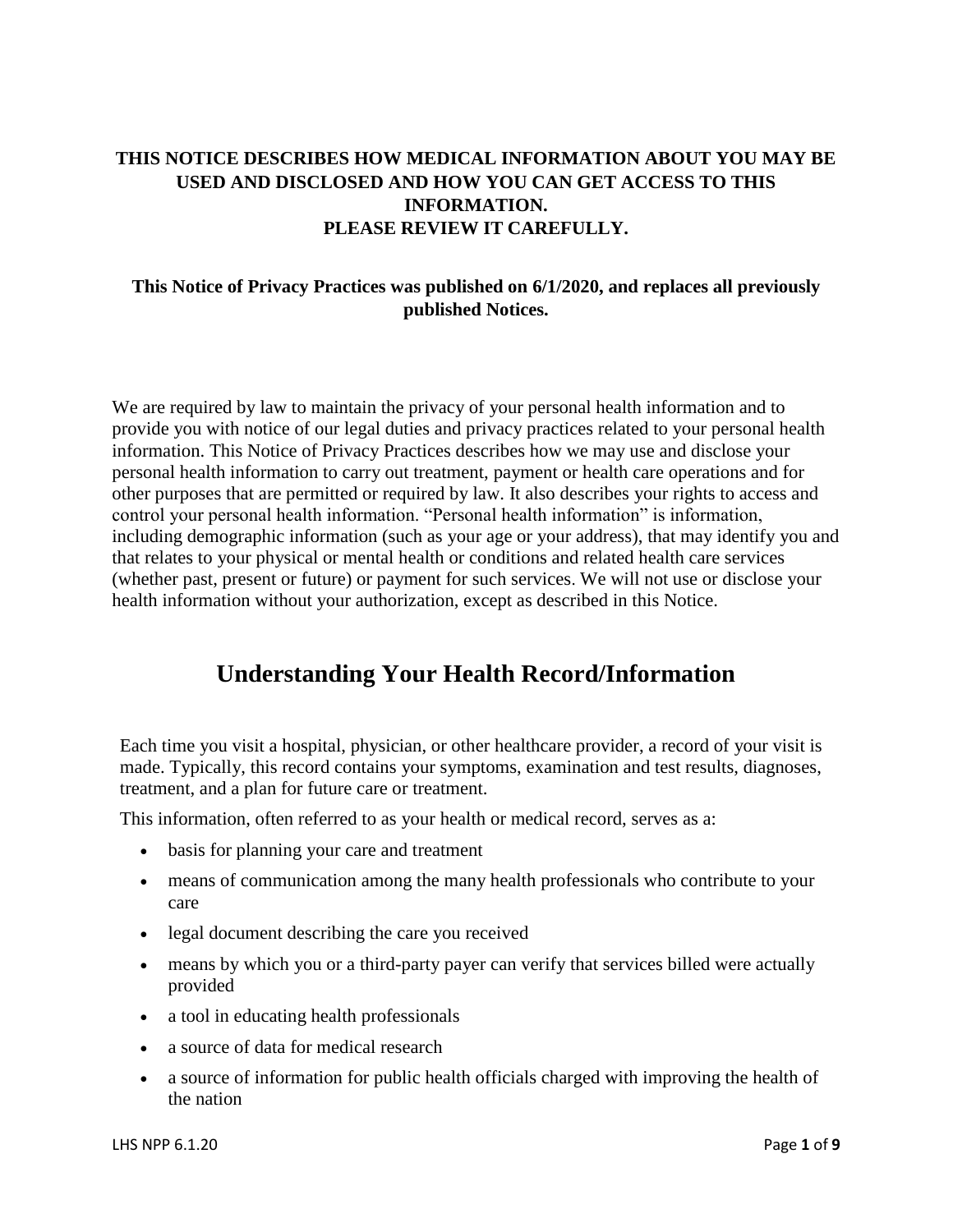- a source of data for facility planning and marketing
- a tool with which we can assess and continually work to improve the care we render and the outcomes we achieve

## **Understanding what is in your record and how your health information is used helps you to:**

- ensure its accuracy
- better understand who, what, when, where, and why others may assess your health information
- make more informed decisions when authorizing disclosure to others

## **Uses and Disclosures of Personal Health Information**

Your personal health information may be used and disclosed by and between individuals that are involved in your care and treatment for the purpose of providing health care services to you. Your personal health information may also be used and disclosed to pay your health care bills and to support our operations. Other uses and disclosures may be made if you are given an opportunity to object to the use or disclosure or with your express authorization.

Examples of the types of permitted uses and disclosures of your protected health care information are explained below. These examples are not meant to be exhaustive, but describe the types of uses and disclosures that may be made in the normal course of business.

 **A. Uses and Disclosures for Treatment, Payment and Practice Operations: (1) Care and Treatment:** We may use and disclose your personal health information for our own treatment purposes or the treatment purposes of another health care provider. Treatment activities include the provision, coordination, or management of your health care and any related services. *For example, we may disclose your personal health information to a doctor treating you for an injury or other illness.* 

**(2) Payment:** Your personal health information may be used or disclosed to obtain payment for health care services we provide to you or for the payment purposes of another health care provider. *For example, we may disclose your personal health information to your health plan to obtain authorization to initiate treatment.*

**(3) Healthcare Operations:** We may use or disclose your personal health information to support our business activities. These activities include, but are not limited to, quality assessment, employee review, training, conducting or arranging for legal or consulting services, and business planning. We may also disclose your personal health information to another entity that is subject to federal privacy protections to conduct certain business activities including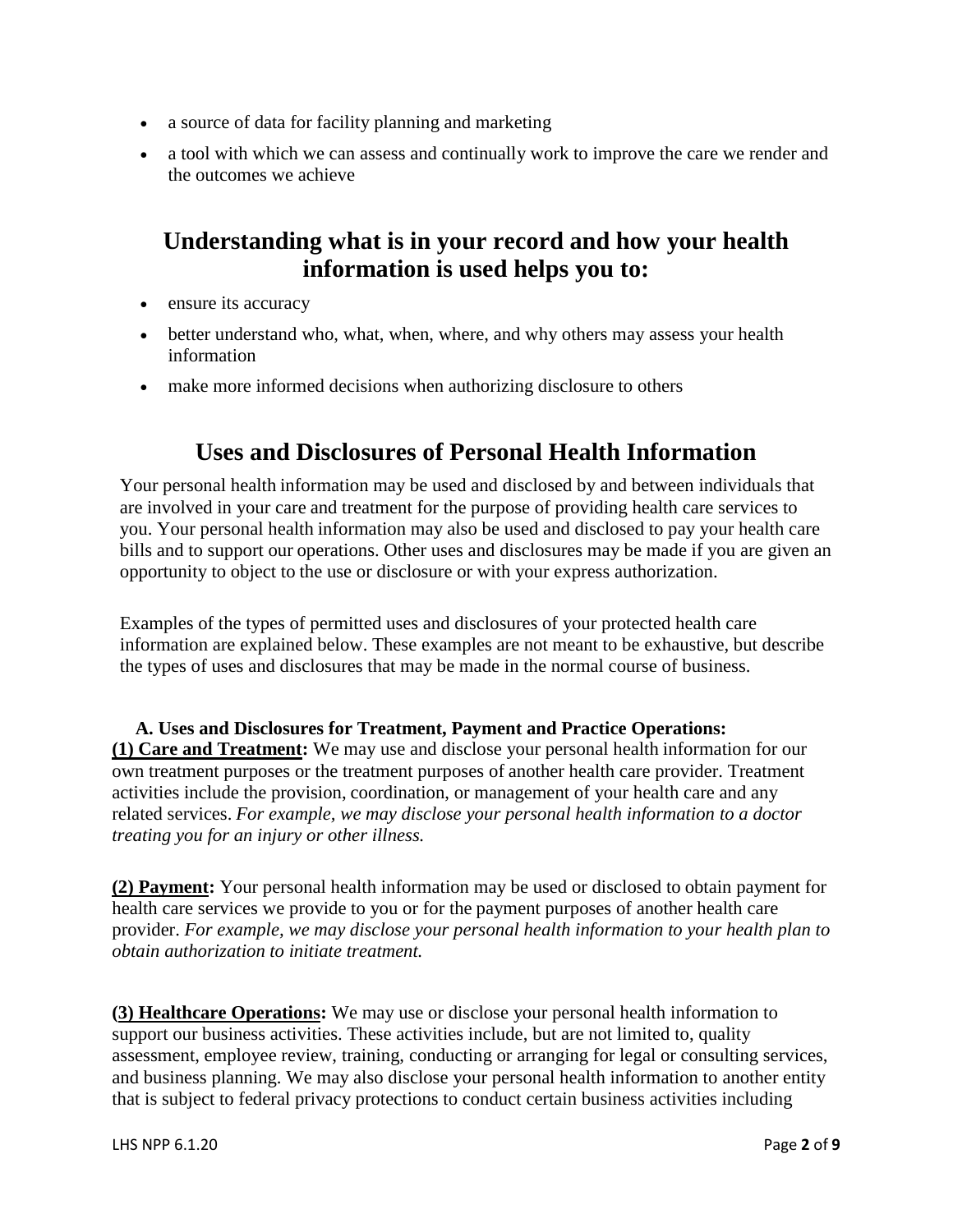quality assessments and performance improvement activities, reviews of health care professional qualifications, evaluating provider performance or health care fraud and abuse detection or compliance.

We may disclose your personal health information to third party "business associates" that perform various activities for our organization such as billing, answering or transcription services. Whenever an arrangement between our Facility and a business associate involves the use or disclosure of personal health information, we will have a written contract that contains terms intended to protect the privacy of your personal health information.

Our Business Associates are held to a similar standard as we are, and must employ similar measures to protect your privacy. We may also use or disclose your personal health information to remind you of your appointments. We may also use or disclose your personal health information to provide you with information about treatment alternatives or other health-related benefits or services that we offer that may be of interest to you*. For example, we may use your treatment information to analyze clinical outcomes and measure quality.* 

#### **B. Uses and Disclosures of Personal Health Information With Your Written Authorization**

Uses and disclosures of your personal health information other than for treatment, payment or healthcare operations purposes will be made only with your written authorization, unless we are otherwise permitted or required by law to use or disclose your personal health information as described below. For example we will not use or disclose your personal health information for marketing purposes or sale without obtaining your authorization. If we have records for you that include psychotherapy notes, we will not disclose those notes without your authorization. You may revoke an authorization, at any time, in writing, except to the extent that we have already taken an action based on the authorization or otherwise relied upon it.

### **C. Permitted and Required Uses and Disclosures with an Opportunity to Object**

We may use and disclose your personal health information in the instances described below. You will be given the opportunity, when possible, to agree or object to the use or disclosure of all or part of your personal health information. If you are not present or able to agree or object to the use or disclosure of the personal health information, then we may, using professional judgment, determine whether the disclosure is in your best interest. In this case, only the personal health information that is relevant to your health care will be disclosed.

 **(1) Others Involved in Your Healthcare:** Unless you object, we may disclose to a member of your family, a relative, a close friend or any other person you identify, your personal health information that directly relates to that person's involvement in your health care. If you are unable to agree or object, we may disclose such information as necessary if we determine that it is in your best interest based on our professional judgment or the professional judgment of your healthcare provider.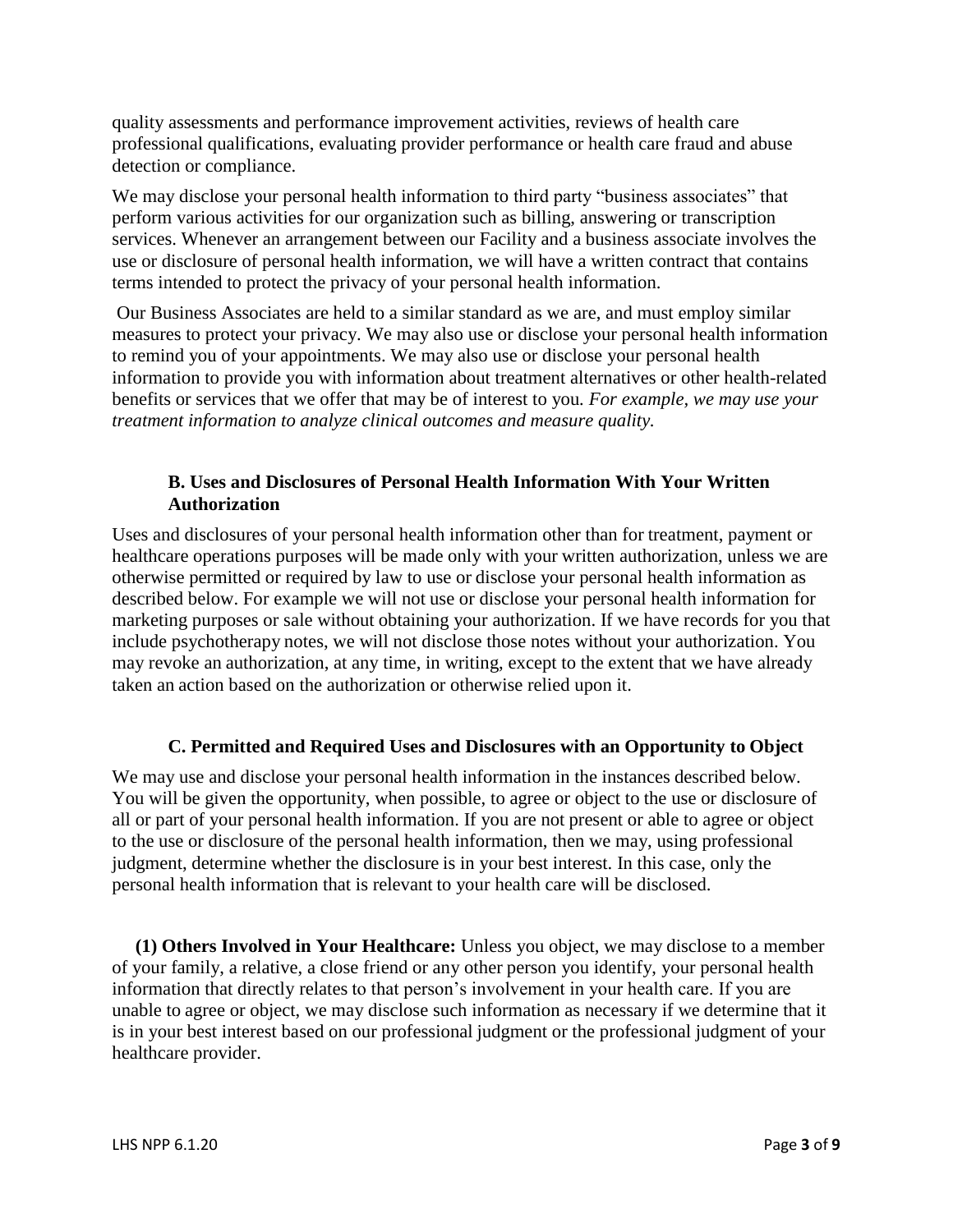**(2) Notification Purposes:** We may use or disclose personal health information to notify or assist in notifying a family member, personal representative or any person responsible for your care of your location, general condition, changes in your condition or death.

 **(3) Disaster Relief:** We may use or disclose your personal health information to an authorized public or private entity to assist in disaster relief efforts and to coordinate with disaster relief agencies.

 **(4) Facility Directory**: We may use and disclose your name, location, general condition, and religious affiliation for a patient directory for access by clergy and persons who specifically inquire about you by name, unless you object or otherwise restrict this use and disclosure. If you are incapacitated or an emergency treatment circumstance exists limiting your ability to object, some or all of the above information may be used in the patient directory if such use is not inconsistent with any of your prior expressed preferences, or it is believed by us to be in your best interests.

#### **D. Other Permitted and Required Uses and Disclosures That May Be Made without Your Authorization or an Opportunity to Object**

We may use or disclose your personal health information in the following situations without your authorization or without giving you an opportunity to object to the use or disclosure. These situations include but are not limited to:

 **(1) As Required By Law:** We may use or disclose your personal health information to the extent that the use or disclosure is required by law. The use or disclosure will be made in compliance with the law and will be limited to the relevant requirements of the law.

 **(2) Public Health:** We may disclose your personal health information for public health activities and purposes to a public health authority that is permitted by law to collect or receive the information. The disclosure may be made for the purpose of controlling disease, injury or disability. For example, we may disclose your personal health information to public health authorities that are authorized to notify a person who may have been exposed to a communicable disease or may otherwise be at risk of contracting or spreading disease. We may also disclose your personal health information, if directed by the public health authority, to a government agency that is collaborating with the public health authority.

 **(3) Health Oversight:** We may disclose personal health information to a health oversight agency for activities authorized by law, such as audits, investigations, and inspections. Oversight agencies seeking this information include government agencies that oversee the health care system, government benefit programs, other government regulatory programs and civil rights laws.

 **(4) Abuse or Neglect:** We may disclose your personal health information to a public health authority that is authorized by law to receive reports of child or vulnerable person abuse or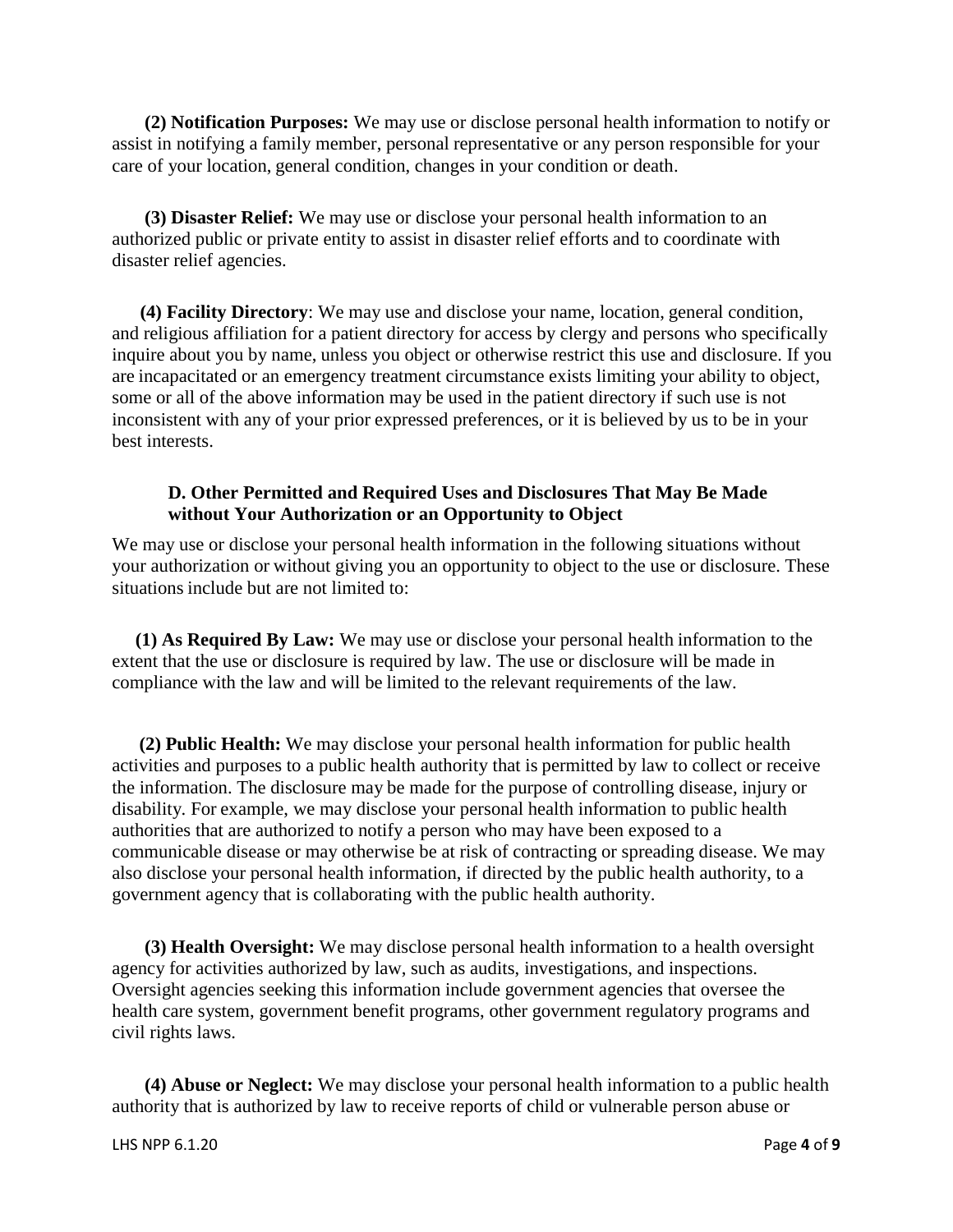neglect. In addition, we may disclose your personal health information if we believe that you have been a victim of abuse, neglect or domestic violence to the governmental entity or agency authorized to receive such information. In this case, the disclosure will be made consistent with the requirements of applicable federal and state laws and you will be informed of the report except in certain limited circumstances.

 **(5) Food and Drug Administration:** We may disclose your personal health information to a person or company required by the United States Food and Drug Administration to report adverse events, product defects or problems, biologic product deviations, track products; enable product recalls; make repairs or replacements, or conduct post marketing surveillance.

 **(6) Legal Proceedings:** We may disclose personal health information in the course of any judicial or administrative proceeding, in response to an order of a court or administrative tribunal and in certain conditions in response to a subpoena, discovery request or other lawful process.

 **(7) Law Enforcement:** We may also disclose personal health information, so long as applicable legal requirements are met, for law enforcement purposes. These law enforcement purposes include (1) legal processes and otherwise required by law, (2) limited information requests for identification and location purposes, (3) pertaining to victims of a crime, (4) suspicion that death has occurred as a result of criminal conduct, (5) in the event that a crime occurs on the premises, and (6) in a medical emergency (not on our premises) when it is likely that a crime has occurred.

 **(8) Coroners, Funeral Directors, and Organ Donation:** We may disclose personal health information to a coroner or medical examiner for identification purposes, determining cause of death or for the coroner or medical examiner to perform other duties authorized by law. We may also disclose personal health information to a funeral director, as authorized by law, in order to permit the funeral director to carry out their duties. We may disclose such information in reasonable anticipation of death.

Personal health information may also be used and disclosed for organ, eye or tissue donation purposes.

 **(9) Research:** We may disclose your personal health information to researchers when their research has been approved by an institutional review board or appropriate privacy board that has reviewed the research proposal and established protocols to ensure the privacy of your personal health information.

 **(10) Criminal Activity:** Consistent with applicable federal and state laws, we may disclose your personal health information if we believe that the use or disclosure is necessary to prevent or lessen a serious and imminent threat to the health or safety of a person or the public. We may also disclose personal health information if it is necessary for law enforcement authorities to identify or apprehend an individual.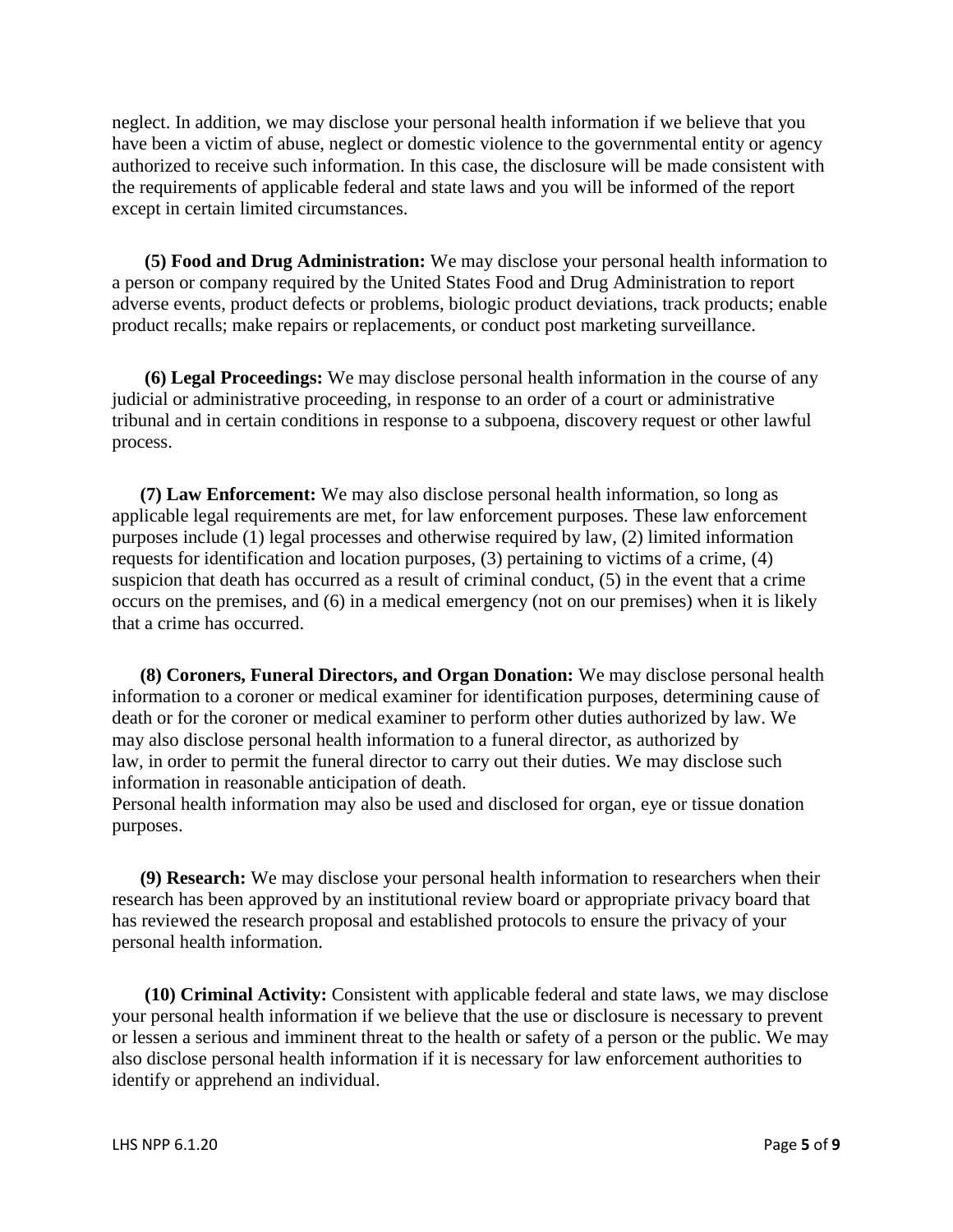**(11) Military Activity and National Security:** When the appropriate conditions apply, we may use or disclose personal health information of individuals who are Armed Forces personnel (1) for activities deemed necessary by appropriate military command authorities; (2) for the purpose of a determination by the Department of Veterans Affairs of your eligibility for benefits, or (3) to foreign military authority if you are a member of that foreign military services. We may also disclose your personal health information to authorized federal officials for conducting national security and intelligence activities, including for the provision of protective services to the President or others legally authorized.

 **(12) Workers' Compensation:** Your personal health information may be disclosed by us as authorized to comply with workers' compensation laws and other similar legally-established programs.

 **(13) Inmates:** We may use or disclose your personal health information if you are an inmate of a correctional facility, your physician created or received your personal health information in the course of providing care to you and the disclosure of the information is necessary for your care, the health and safety of other inmates or correctional personnel or the administration of the correctional facility.

#### **E. Required Uses and Disclosures**

We are required by law to make disclosures to you upon request. We are also required to make disclosures of your personal health information when required by the Secretary of the Department of Health and Human Services to investigate or determine our compliance with the requirements of the federal privacy requirements.

### **F. Use of Personal Health Information for Fundraising**

We may contact you about fundraising activities for our organization; however, you have the right to opt out of receiving such fundraising communications from us at any time.

# **Your Health Information Rights**

As a patient, you have certain rights related to your personal health information. The following information explains how you may exercise these rights. For additional information on these rights, please speak with the Privacy Officer.

#### **A. You have the right to inspect and receive a copy of your personal health information.**

This means you may look at and obtain electronic or paper copies of personal health information about you that is contained in a designated record set for as long as we maintain that information. A "designated record set" contains medical and billing records and any other records that is used for making decisions about you. You must submit a written request to the Privacy Officer to inspect or copy your personal health information. Such request may be orally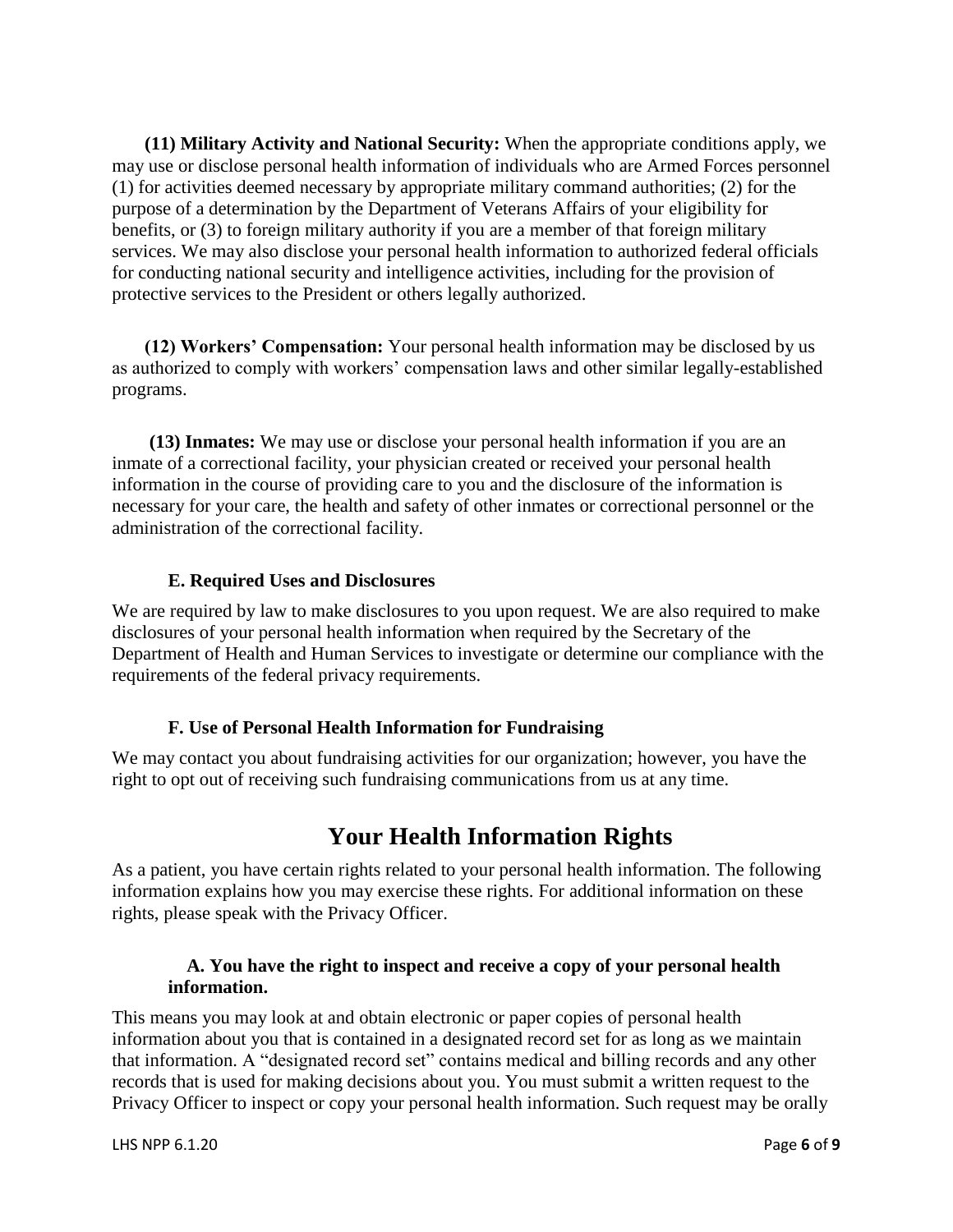or in writing;

however, in order to better respond we ask that the request be made in writing on a form provided by the Facility. If your medical information is maintained in an electronic health record, you may request that an electronic copy of your record be sent to you or to another individual or entity. We have the right to charge you a reasonable fee for a copy of your medical record. This fee may be limited by state law.

However, you may not inspect or copy the following records: (1) psychotherapy notes that are maintained separately from your medical record; (2) information compiled in reasonable anticipation of, or use in, a civil, criminal, or administrative action or proceeding; and (3) personal health information that is subject to law that prohibits access to personal health information. In some circumstances, you may have a right to have this decision reviewed. Please contact the Privacy Officer if you have questions about access to your medical record.

 **B. You can request certain restrictions of your personal health information.** This means you may ask us not to use or disclose certain parts of your personal health information. You may also request that any part of your personal health information not be disclosed to family members or friends who may be involved in your care or for notification purposes as described in this Notice of Privacy Practices. Any such request must be in writing on a form provided by us, state the specific restriction, and to whom the restriction applies.

We must agree to a request to restrict disclosure if the disclosure is to a health plan for payment or other healthcare operations purposes, the disclosure is not otherwise required by law, and the information pertains solely to a health care item/service you have fully paid for out of pocket. Otherwise, we are not required to agree to a requested restriction. If we believe it is in your best interest to permit use and disclosure of your personal health information, or in the event of an emergency, your personal health information will not be restricted.

 **C. You have the right to request to receive confidential communications from us by alternative means or at an alternative location.** We will accommodate reasonable, written requests to receive confidential communications of your personal health information. We may condition this accommodation by asking you for information as to how payment will be handled or to specify an alternative address or other method of contact.

 **D. You may have the right to amend your personal health information.** This means you may request an amendment of personal health information about you in a designated record set for as long as we maintain this information. In certain cases, we may deny your request for an amendment. If we deny your request for amendment, you have the right to file a statement of disagreement with us and we may prepare a response to your statement and will provide you with a copy of our response. Please contact the Privacy Officer to determine if you have questions about amending your medical record. Such requests must be made in writing on a form provided by the Facility.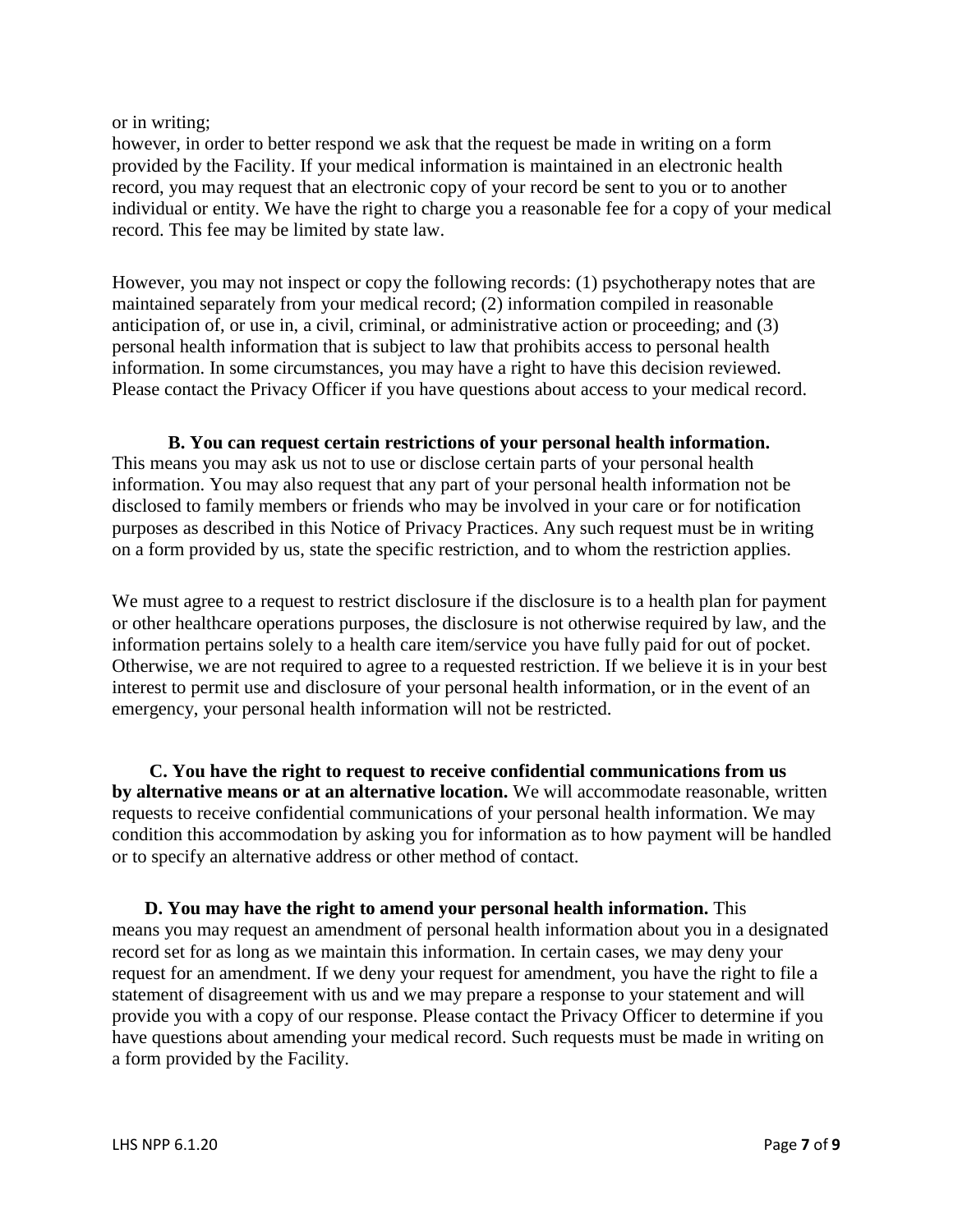**E. You have the right to receive an accounting of certain disclosures we have made, if any, of your personal health information.** This right applies to disclosures for purposes other than treatment, payment or healthcare operations as described in this Notice of Privacy Practices. It excludes disclosures made prior to April 14, 2003 and disclosures we make after April 14, 2003 that are (1) pursuant to an authorization; (2) to you, (3) to family members or friends involved in your care, (4) incidental to other permitted disclosures, (5) for national security purposes, (6) for inmates to correctional institutions, (7) part of a limited data set that does not include any direct identifiers and that is subject to an agreement that protects the confidentiality of the personal health information, or (8) for notification purposes. You have the right to receive specific information regarding these disclosures that occur after April 14, 2003 for a period of up to six (6) years or other requested shorter timeframe. The right to receive this information is subject to certain exceptions, restrictions and limitations. Such requests must be made in writing on a form provided by the Facility.

**F. You have the right to obtain a paper copy of this notice from us.** Even if you have agreed to accept this notice electronically, we will furnish a copy of this Notice of Privacy Practices upon request.

 **G. You have the right to receive notification of certain breaches of your health information.** We will notify you of certain breaches of your personal health information, if they occur, as required by the HIPAA Privacy Rule requirements.

## **Changes to this Notice**

We reserve the right to change our privacy practices and to make the new provisions effective for all health information we maintain. Should our privacy practices change, we will post the changes in a physical place within our building (if applicable) and on our website ("Website") www.Lorienhealth.com. A copy of the revised Notice will be available after the effective date of the changes upon request. You may request a copy from our privacy office or obtain a copy on our Website.

# **Complaints**

You may submit a complaint to us if you believe your privacy rights have been violated by us. You may file a complaint with us by notifying the Compliance & Privacy Office at Lorien Health Services, 3300 N. Ridge Road Suite 390, Ellicott City, MD 21043, and 443-574-1112. We will not retaliate against you for filing a complaint. You may also contact us about the complaint process. Additionally, you also have the right to submit a complaint to the United States Secretary of Health and Human Services if you believe your privacy rights have been violated by us.